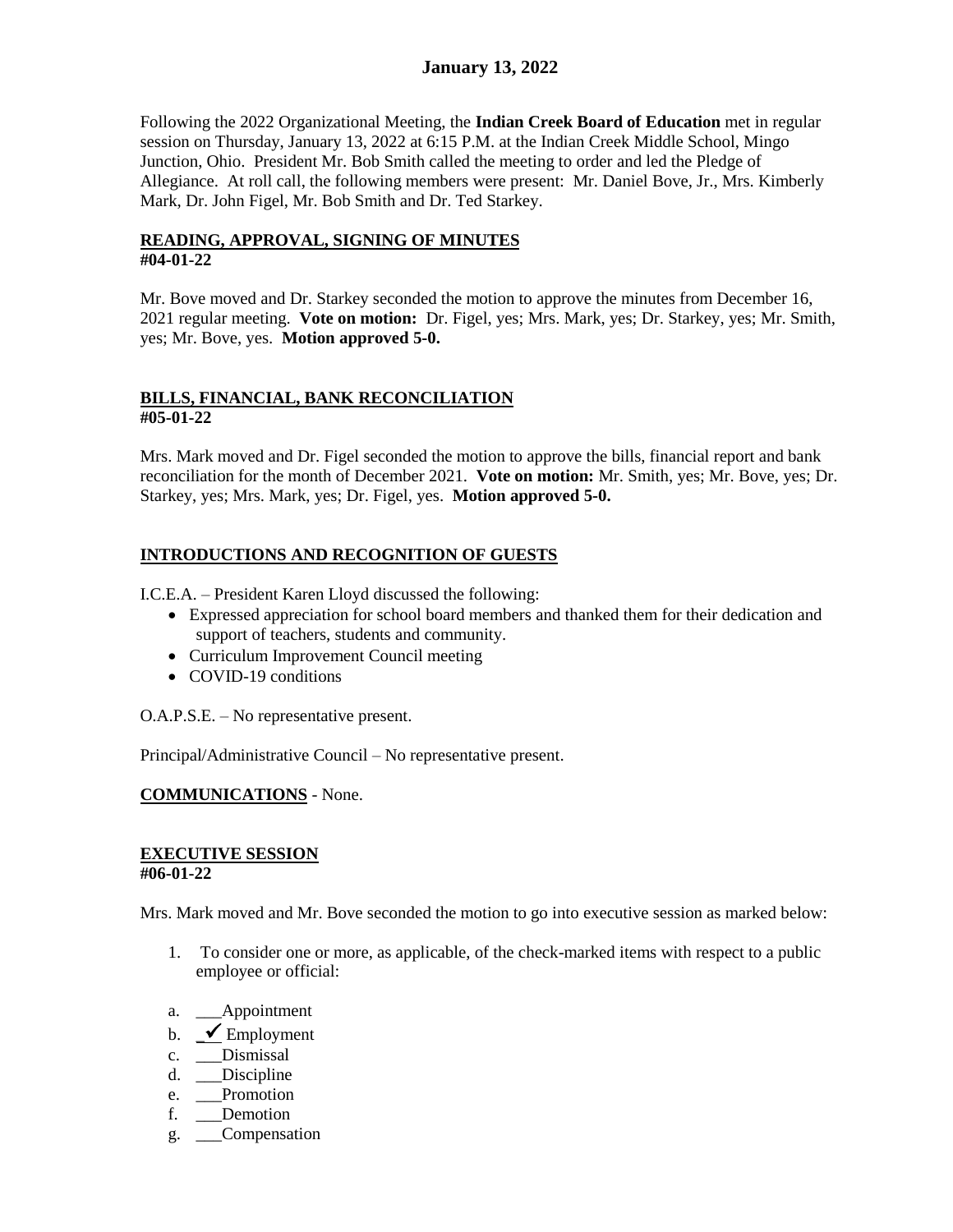- h. Investigation of charges/complaints (unless public hearing requested)
- 2. To consider the purchase of property for the public purposes or for the sale of property at competitive bidding, if premature disclosure of information would give an unfair advantage to a person whose personal, private interest is adverse to the general public interest.
- 3. Specialized details of security arrangements where disclosure of the matters discussed might reveal information that could be used for the purpose of committing, or avoiding prosecution for, a violation of the law.
- 4. Matters required to be kept confidential by Federal law or State statutes.
- 5. Preparing for, conducting or reviewing negotiations with public employees concerning their compensation or other terms and conditions of their employment.
- 6. In-person conferences with an attorney for the Board concerning disputes involving the Board that are the subject of pending or imminent court action.
- 7. Consideration of confidential information related to the marketing plans, specific business strategy, production techniques, trade secrets or personal financial statements of an applicant for economic development assistance, or negotiations with other political subdivisions respecting requests for economic development assistance provided that:
	- A. The information is directly related to a request for economic development assistance that is to be provided or administered under provisions of State law authorized in Ohio Revised Code Section 121.22(G)(8)(1), or involves public infrastructure improvements or the extension of utility services that are directly related to an economic development project and
	- B. A unanimous quorum of the Board has determined by a roll call vote the executive session is necessary to protect the interests of the applicant or possible investment or expenditure of public funds to be made in connection with the economic development project. Conferences with an attorney for the public body concerning disputes involving the public body that are the subject of pending or imminent court action.

NOW, THEREFORE, BE IT RESOLVED, that the Indian Creek Local School District Board of Education, by a majority of the quorum present at this meeting, does hereby declare its intention to hold an executive session of items **1 b** as listed above.

**Vote on motion:** Mr. Bove, yes; Mrs. Mark, yes; Dr. Starkey, yes; Dr. Figel, Yes; Mr. Smith, yes. **Motion approved 5-0.** Time: 6:25 P.M.

Executive session ended at 7:14 P.M. and the meeting resumed.

#### **ACCEPT ADDENDA #07-01-22**

Dr. Starkey moved and Mr. Smith seconded the motion to accept an addendum to include items D and E under Personnel. **Vote on motion**: Mrs. Mark, yes; Mr. Smith, yes; Dr. Figel, yes; Dr. Starkey, yes; Mr. Bove, yes. **Motion approved 5-0.** 

# **OLD BUSINESS** – None.

#### **NEW BUSINESS**

#### **APPROVAL OF ITEMS A THROUGH K #08-01-22**

Mrs. Mark moved and Mr. Bove seconded the motion to approve items A through K under New Business.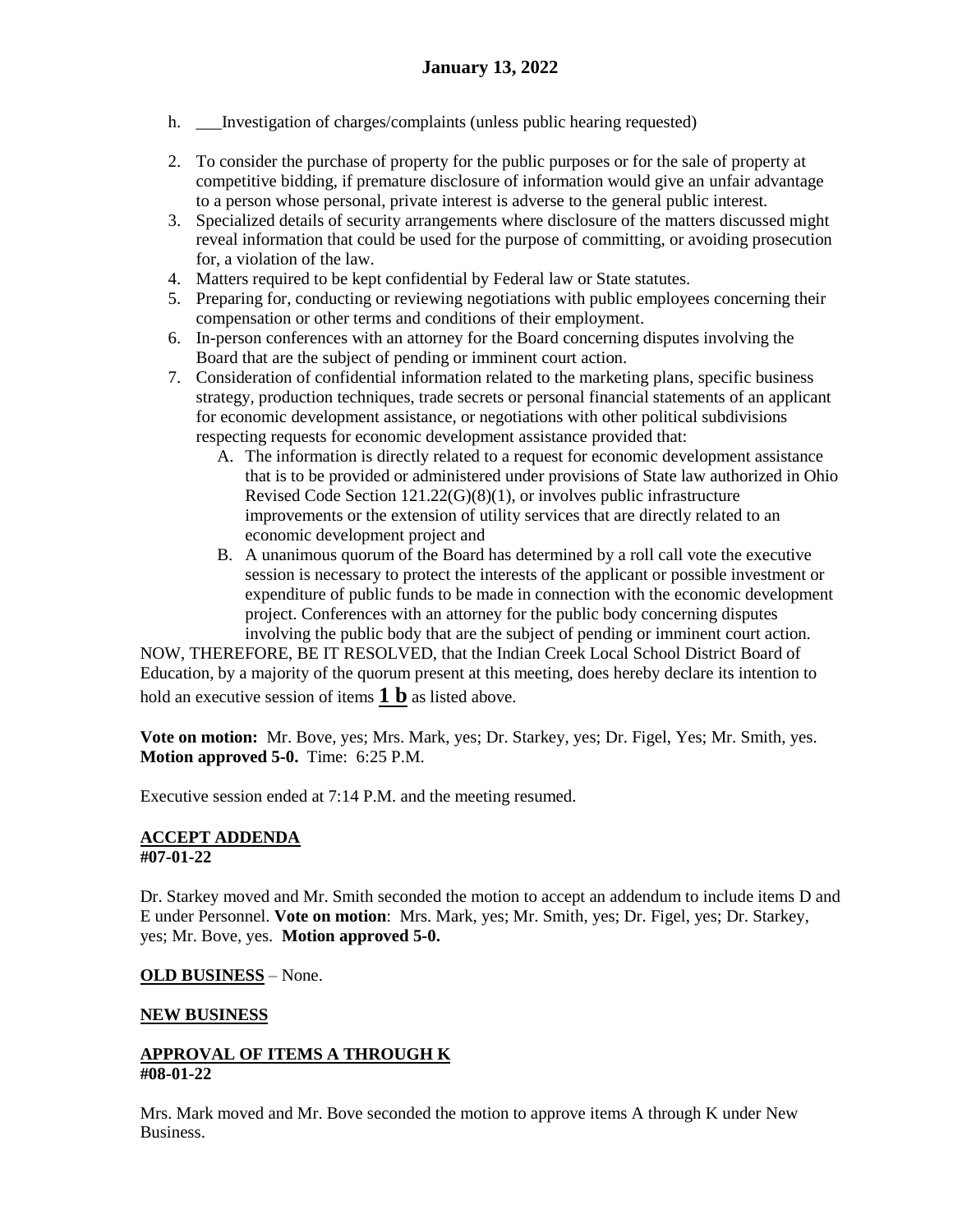# **A. Bills to Be Considered, Over \$5,000.00 and/or Improper Procedure**

The Treasurer recommends payment of the following invoices that have been submitted for payment:

| <b>VENDOR</b>              | <b>AMOUNT</b> | <b>DESCRIPTION</b>                                                    |
|----------------------------|---------------|-----------------------------------------------------------------------|
| Jefferson County ESC       |               | \$5,360.00 Alternative School Lunches for August through October 2021 |
| Hammond Construction       |               | \$6,344.78 October pay application for Bantam Ridge Demo (improper)   |
| Notable, Inc.              |               | \$6,390.00 Kami educational technology software license renewal       |
| MacMillan / McGraw Hill    |               | \$17,257.47 Reading, writing, literature instructional materials      |
| Houk Lawn Care & Landscape |               | \$9,300.00 Install French drains at baseball field                    |
| Arbiterpay                 |               | \$6,500.00 Basketball and wrestling official                          |
| Jefferson Landmark         |               | $$24,098.18$ Fuel for buses                                           |

# **B. OSBA Membership**

 The Superintendent recommends the Board approve continuing membership and annual subscriptions with the Ohio School Boards Association (OSBA) for the period January 1, 2022 through December 31, 2022 at a cost of \$5,147.00, the Legal Assistance Fund at a cost of \$250.00 and the Virtual Transportation Supervisor for \$250.00.

The Superintendent further recommends the Board approve membership in the OSBA Policy Development Quarterly (PDQ) for the 2022 calendar year.

# **C. Approval of Bank Account**

 The Treasurer recommends the Board approve a new savings bank account at CHASE Bank for the Barkhurst Scholarship fund.

# **D. Adoption of Section 125 Flexible Benefit Plan**

The Treasurer recommends the Board approve the District's Section 125 Flexible Benefit Plan for the 2022 calendar year as administered by American Fidelity Assurance Company and directs the Treasurer to take such actions that are necessary and proper in order to implement the Plan.

# **E. Establish Fund and Appropriate**

 The Treasurer recommends that fund 006-9022, P-EBT Food Service Fund, be established and that \$3,063.00 be appropriated.

# **F. Board Designee for Public Records Training**

The Treasurer recommends that the Board appoint a designee to attend required public records training on behalf of the board members whose term began January 2022.

The Board appointed the Treasurer to attend the public records training.

# **G. Appropriation Modifications**

The Treasurer recommends approval of the following appropriation modifications that are necessary to fulfill purchasing requests:

Supplemental appropriation of \$3000.00 – Principals Fund – CCE (018-990G)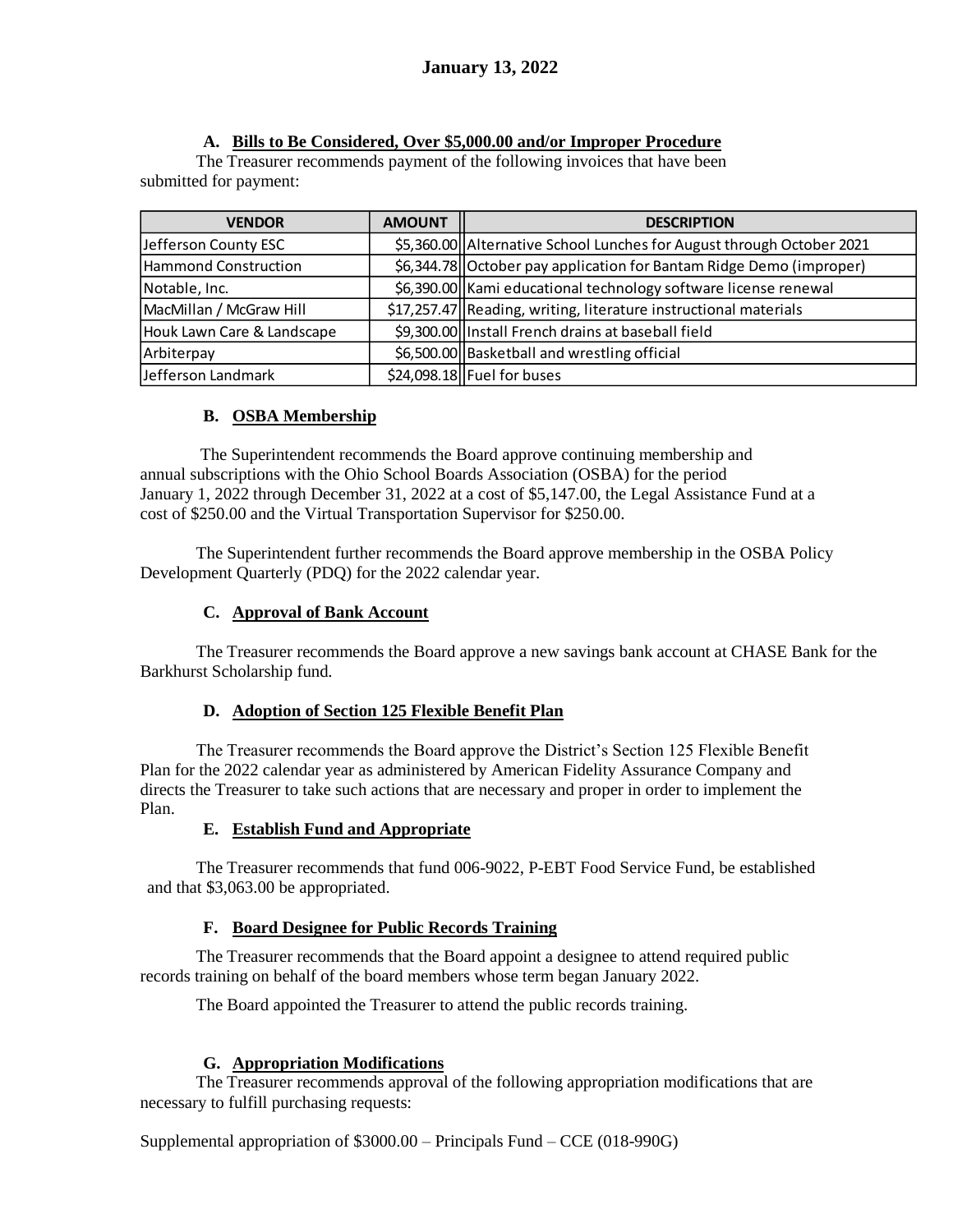#### **H. Planning Session Meeting Date**

 The Superintendent and Treasurer recommend the Board consider setting a planning session date. The Board agreed to hold the planning session on Thursday, February 3, 2022 at 6:00 P.M. at the Administrative Offices, Wintersville.

#### **I. In Lieu of Transportation Agreement**

The Superintendent recommends the Board enter into an agreement with the parents of Leeland Hannan (Patrick and Erica Hannan) to transport him to the School of Bright Promise. Parents agree to be reimbursed \$12.28 per trip (\$24.57 for round trip) for the 2021-22 school year.

#### **J. Agreement – OMERESA – Internet Access**

The Superintendent recommends the Board approve entering into an agreement with the Ohio Mid-Eastern Regional Education Service Agency (OMERESA) to provide access to internet for the new Indian Creek High School and Cross Creek Elementary, effective July 1, 2020 through June 30, 2025.

#### **K. School Board Recognition Month**

Public Education Week

WHEREAS, traditional public school districts in Ohio serve more than 1.8 million students and employ more than 245,000 Ohioans; and

 WHEREAS, all children in Ohio should have access to the highest-quality education possible; and

 WHEREAS, Ohio citizens recognize the important role that an effective education plays in preparing all students to be successful adults; and

 WHEREAS, quality education is critically important to the economic vitality of the Buckeye State; and

 WHEREAS, public education not only helps to diversify our economy, but also enhances the vibrancy of our community; and

 WHEREAS, Ohio has many high-quality school administrators, teaching professionals, and support staff who are committed to educating our children; and

 WHEREAS, public education is celebrated across the country by millions of students, parents, educators, schools, and organizations to raise awareness of the need for effective public schools;

 THEREFORE, the Indian Creek Local Board of Education does hereby recognize February 21-25, 2022 as PUBLIC EDUCATION WEEK and call this observance to the attention of all Ohioans.

**Vote on motion:** Dr. Starkey, yes; Mr. Bove, yes; Mr. Smith, yes; Dr. Figel, yes; Mrs. Mark, yes. **Motion approved 5-0.**

#### **OTHER MATTERS**

#### **PERSONNEL**

#### **APPROVAL OF ITEMS A THROUGH E UNDER PERSONNEL #09-01-22**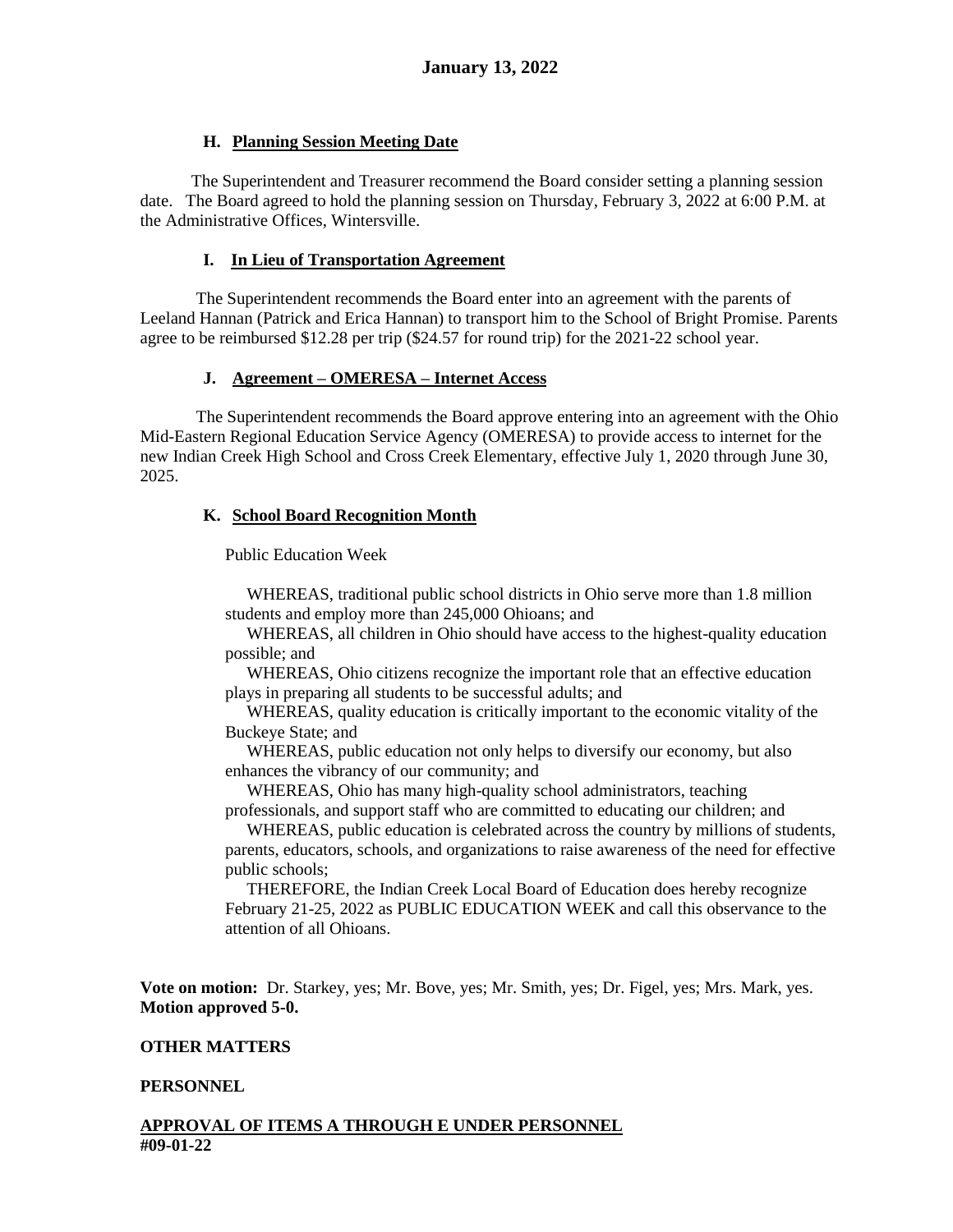Mrs. Mark moved and Mr. Bove seconded the motion to approve items A through E under Personnel.

### **A. Notice to Administrators of Expiring Contracts**

 Pursuant to ORC 3319.02, the Board is asked to authorize the Treasurer to notify those District administrators whose employment contracts will expire June 30, 2022.

#### **B. Resignation – Certified**

The Superintendent recommends the Board approve the resignation of Mary-Lil Giusto from the aftercare program at CCE for the 2021-22 school year.

#### **C. Resignation – Classified**

The Superintendent recommends the Board accept the resignation of William Carroll, Bus Driver, effective 1/1/2022, for personal reasons.

#### **D. Employment – Classified**

The Superintendent recommends the Board approve the employment of Brigette Donley, Cook/Cashier, CCE, 2.5 hours per day, 5 days per week, 12.5 hours weekly, 186 days per year (prorated), effective January 14, 2022. Approve Probationary Contract, effective January 14, 2022.

#### **E. Employment – Classified**

The Superintendent recommends the Board approve the employment of Carly Muscari, Cook/Cashier, CCE, 5.5 hours per day, 5 days per week, 27.5 hours weekly, 187 days per year (prorated), effective January 14, 2022. Approve Probationary Contract, effective January 14, 2022.

**Vote on motion:** Dr. Figel, yes; Mr. Bove, yes; Mr. Smith, yes; Mrs. Mark, yes; Dr. Starkey, yes. **Motion approved 5-0.**

#### **REPORT OF BOARD LIAISONS**

- **a.** Student Achievement- Mrs. Mark commended the following:
	- $\bullet$  ICMS Wrestling Team for placing  $3<sup>rd</sup>$  in the BMAC tournament
	- Wrestlers competing at the OVAC tournament
	- All ICHS and ICMS winter sports teams
	- Students and staff for donations to community food pantries
- **b.** Legislative Dr. Starkey, no report.

# **REPORT OF BOARD ADVISORY COMMITTEES** - No report.

#### **REPORT OF TREASURER/CFO** – No report**.**

**REPORT OF ASSISTANT SUPERINTENDENT -** Mr. Belt provided an update on the new high school building project.